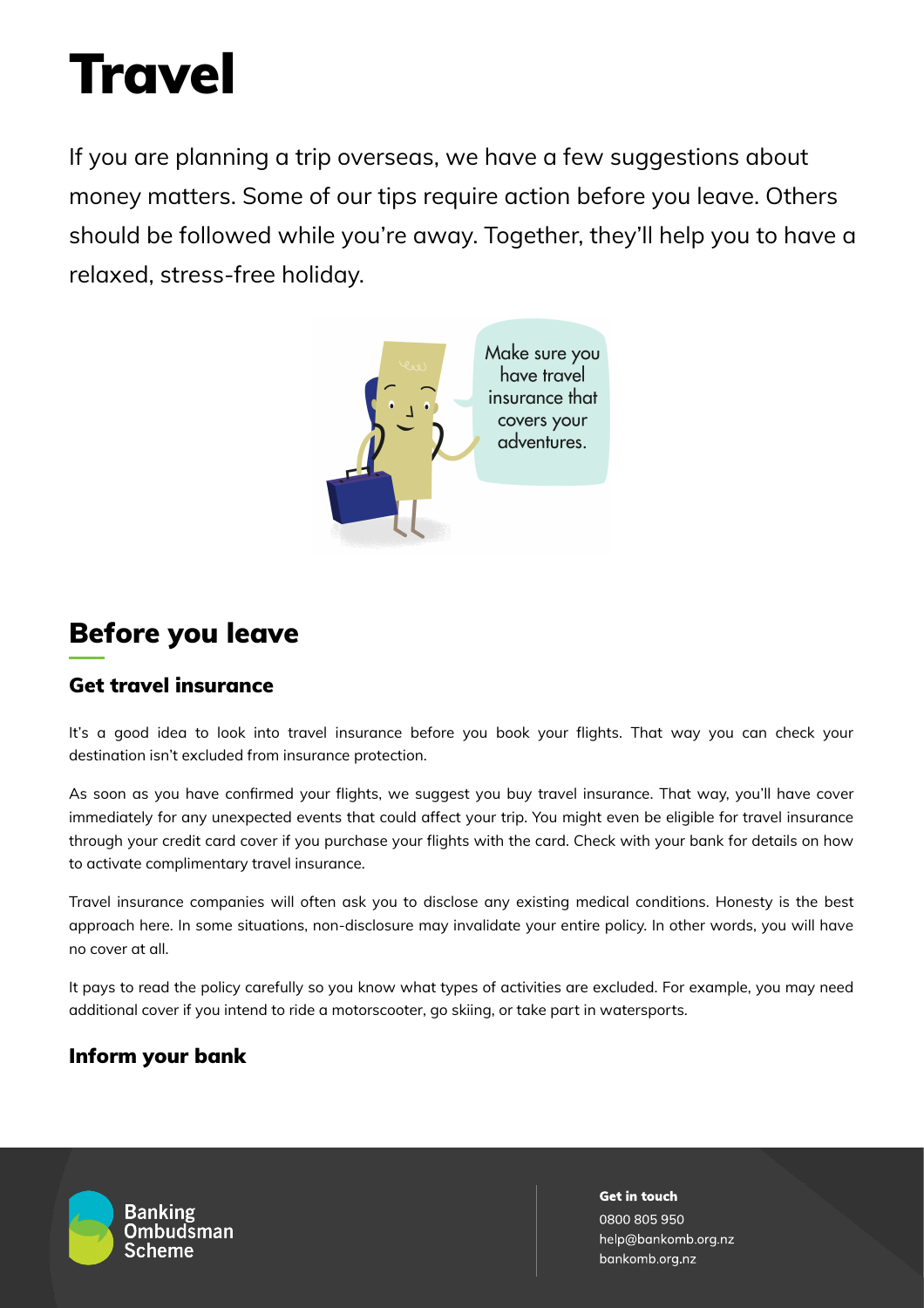Tell your bank you are going on holiday. Give the departure and return dates and the countries you intend visiting. That way, when foreign transactions start appearing in your bank's systems, it won't freeze your card to protect you from what it might think are unauthorised transactions. Make a note of your bank's emergency contact number just in case something does go wrong and you need to make contact urgently.

# Travel advisory

**[SafeTravel](https://www.safetravel.govt.nz/)** is the official source of travel advice for New Zealanders, with advisories for specific destinations. Checking SafeTravel helps you avoid travel blackspots.

On SafeTravel you can also register your details and travel plans. If a crisis occurs overseas, MFAT will contact New Zealanders who have enrolled to check on their safety and well-being.

# Sort your money options

Deciding how you hold your money is an entirely personal decision and there are pros and cons with each option. It is always useful to have at least a small amount of cash. Some people prefer currency cards or credit cards.

Make sure you are aware of the fees for each option before you make your decision because they can add up. Your bank should be able to provide you with this information. Some websites offer fee comparisons.

#### Cash

If you intend taking a large amount of cash (such as the bulk of your spending money), you can often convert it into the local currency before you go. The bank will charge you a fee for conversion (usually between \$5 and \$10), which will probably be uneconomical if the amount is small. Note that the bank also builds a margin into the conversion rate. It is worth comparing the bank's conversion rate (and fees) with those offered by specialist companies such as Travel Money NZ and Travelex.

#### Credit and debit cards

Using a credit or debit card overseas potentially incurs two kinds of fees. The first is a currency conversion fee, which usually ranges from between 1.85 per cent and 2.5 per cent of the transaction amount. The second is an overseas ATM fee, which may be charged by your bank. The fee charged by your bank can range from between \$2 and \$7.50. Note that the foreign bank whose ATM you use may also charge an ATM fee.

#### Currency cards

The main benefit of 'prepaid' currency cards is you can buy the currency (or currencies) you want before you go. This means you can load your card when the exchange rate is good. It also removes the element of surprise about the exchange rate: you don't have to wait until your credit card statement arrives to see what exchange rate the card company applied to your purchases or withdrawals. However, any funds you have loaded on to the card could be at risk if you lose it or it is stolen and used in a paywave transaction. It is worth checking with your bank on what protections exist for this scenario and whether you can freeze the card if it gets lost.

The drawback of currency cards is the conversion rate. It is often slightly worse than the rate Visa and Mastercard use for debit and credit card transactions. Also, it takes time for money you reload while away to come through,



Banking **Ombudsman** Scheme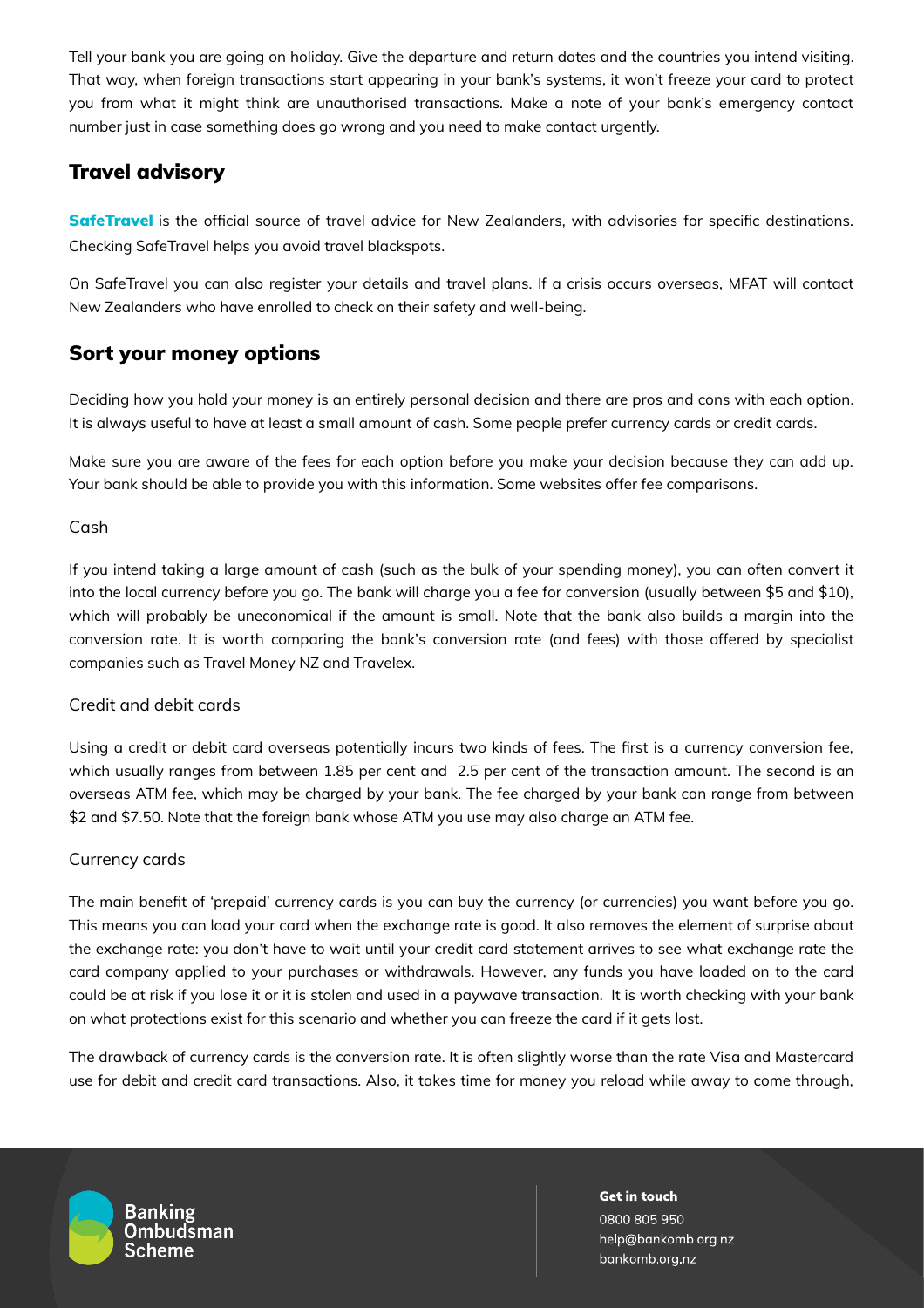# While you are away

# Have a back-up

Accidents and thefts can happen while you're overseas, so don't rely on just one source for money. Have a backup in case your wallet is lost or stolen. Keep your back-up separate from your primary card. If your card is stolen or lost, contact your bank immediately.

## Home currency and local currency

When you withdraw money from an ATM or make a card purchase overseas, you will commonly be asked whether you want to withdraw in the local currency or your home currency.

It might be tempting to use your home currency (New Zealand dollars) because it's what you're familiar with. However, it's often more economical to select the local currency.

For example, if you were to select New Zealand dollars, your bank may charge you currency conversion and international transaction fees. And secondly, the shop, restaurant or hotel where you present your card will probably use an unfavourable exchange rate to calculate your bill.

If you are using a travel card and have more than one currency 'wallet' loaded on your card (eg US dollars and Euro), you can tell merchants which currency you would like to pay in. But it pays to know your balances in advance so you can ensure you have the right currencies available for purchases you wish to make.

# Merchants holding funds

Sometimes accommodation providers and vehicle rental agencies will hold funds on your card as a "deposit" or "bond". If a merchant requires your card for this purpose, we suggest providing your credit card details. If you use a debit card, the merchant may freeze your available funds for up to 30 days, meaning you will no longer have access to that money. By providing a credit card, you still have access to money up to the limit on your card.

## Claiming insurance

If something goes wrong while you are away, you want to be prepared. Have access to your insurance company's number so you can contact it, should that be necessary. You will need to keep receipts for doctors visits, emergency flights or anything else you will want to claim under your insurance.

## Be alert for scams

Travellers can be the target of scams, so exercise care. Here are some of the more common scams:

Always carefully count what the teller gives you when exchanging money at a foreign currency booth. It is not uncommon for tellers to switch notes at the last minute, taking advantage of the fact the currency has denominations that are similar in colour and design.



**Banking Ombudsman** Scheme